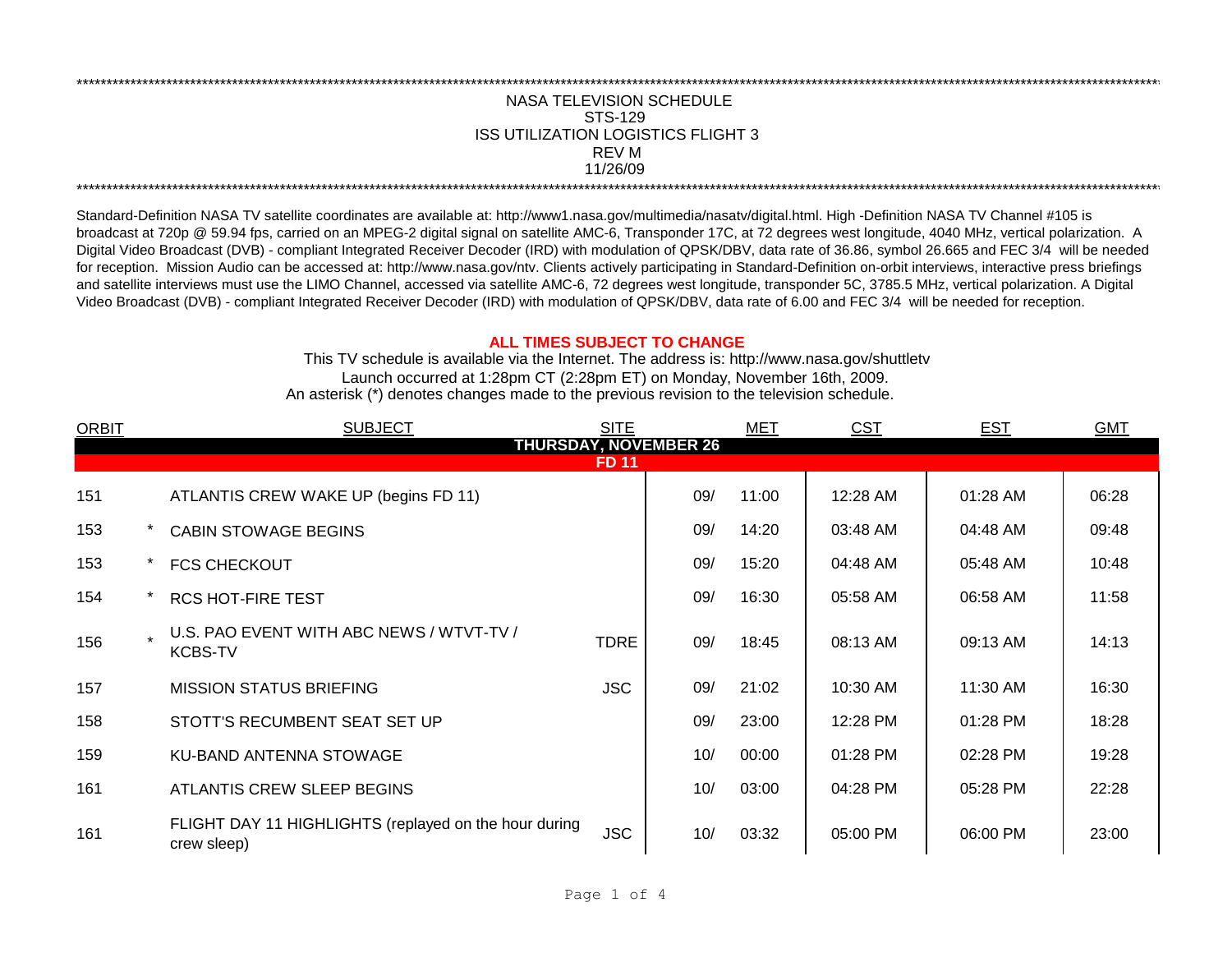| 163 | HIGH DEFINITION FLIGHT DAY 11 CREW HIGHLIGHTS<br>(if available; on the NASA-TV HDTV Channel; replays from<br>5:00am CT - 4:00pm CT on Nov. 26) | <b>JSC</b>   | 10/ | 05:32 | 07:00 PM         | 08:00 PM | 01:00 |
|-----|------------------------------------------------------------------------------------------------------------------------------------------------|--------------|-----|-------|------------------|----------|-------|
|     | <b>FRIDAY, NOVEMBER 27</b>                                                                                                                     | <b>FD 12</b> |     |       |                  |          |       |
| 166 | ATLANTIS CREW WAKE UP (begins FD 12)                                                                                                           |              | 10/ | 11:00 | 12:28 AM         | 01:28 AM | 06:28 |
| 168 | ATLANTIS DEORBIT PREPARATIONS BEGIN                                                                                                            |              | 10/ | 14:15 | 03:43 AM         | 04:43 AM | 09:43 |
| 169 | PAYLOAD BAY DOOR CLOSING                                                                                                                       |              | 10/ | 15:29 | 04:57 AM         | 05:57 AM | 10:57 |
| 171 | ATLANTIS DEORBIT BURN                                                                                                                          |              | 10/ | 18:09 | 07:37 AM         | 08:37 AM | 13:37 |
| 172 | MILA C-BAND RADAR ACQUISITION OF ATLANTIS                                                                                                      |              | 10/ | 19:03 | 08:31 AM         | 09:31 AM | 14:31 |
| 172 | <b>KSC LANDING</b>                                                                                                                             | <b>KSC</b>   | 10/ | 19:16 | 08:44 AM         | 09:44 AM | 14:44 |
|     | POST-LANDING NEWS CONFERENCE                                                                                                                   | <b>KSC</b>   |     |       | NET L+2 HRS.     |          |       |
|     | ENTRY FLIGHT CONTROL TEAM VIDEO REPLAY<br>(replayed after Post-Landing News Conference)                                                        | <b>JSC</b>   |     |       | $\sim$ L+3 HRS.  |          |       |
|     | STS-129 MISSION HIGHLIGHTS VIDEO REPLAY                                                                                                        | <b>JSC</b>   |     |       | $~$ - L+3.5 HRS. |          |       |
|     | STS-129 CREW NEWS CONFERENCE (may be postponed<br>or cancelled)                                                                                | <b>KSC</b>   |     |       | NET L+4.5 HRS.   |          |       |
|     | VIDEO B-ROLL OF STOTT IN CREW QUARTERS<br>(pending availability)                                                                               | <b>KSC</b>   |     |       | NET L+6.5 HRS.   |          |       |
|     |                                                                                                                                                |              |     |       |                  |          |       |
|     |                                                                                                                                                |              |     |       |                  |          |       |
|     |                                                                                                                                                |              |     |       |                  |          |       |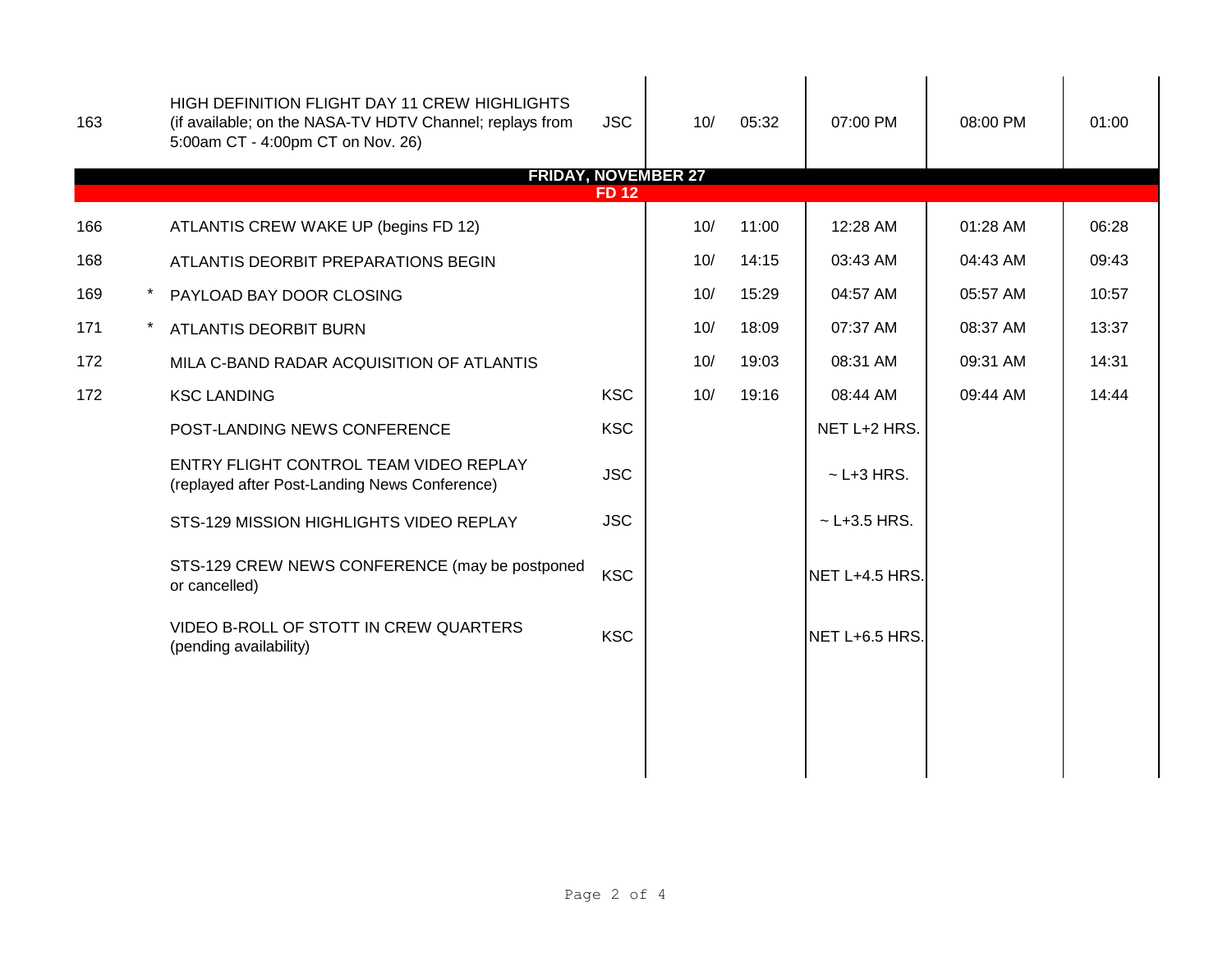## **DEFINITION OF TERMS**

**Americom Satellite** AMC: APFR: Adjustable Portable Foot Restraint ATA: Ammonia Tank Assembly CBCS: Centerline Berthing Camera System **Central Standard Time**  $CST:$ U.S. Laboratory on ISS Destiny: ELC<sub>1</sub> **Express Logistics Carrier 1**  $FMLF$ **Extravehicular Mobility Unit** EST: **Eastern Standard Time** EVA: **Extravehicular Activity** FCS: **Flight Control System** FD: **Flight Dav** Grappling Adaptor to On-Orbit Railing GATOR: **Greenwich Mean Time**  $GMT:$ HARMONY: Node 2 **High Definition Television**  $HD:$ HPGT: High Pressure Gas Tank HO. **NASA Headquarters** ISS: **International Space Station**  $JSC^+$ Johnson Space Center Japanese Pressurized Module Kibo: KSC: **Kennedy Space Center** Launch or Landing time  $\mathbf{F}$ LIMO: Live Interview Media Outlet channel MECO: Main Engine Cut-Off MET: Mission Elapsed Time, which begins at the moment of launch and is read: DAYS/HOURS:MINUTES. LAUNCH=00/00:00 Merritt Island, Florida Tracking Station MILA  $MMT$ **Mission Management Team** Mini Research Module 2 (new docking port on ISS) MRM-2 MS: **Mission Specialist** NET: No Earlier Than Orbiter Boom Sensor System OBSS:  $ODS^1$ **Orbiter Docking System**  $OMS:$ **Orbital Maneuvering System** ORU: **Orbital Replacement Unit** P3: Port Three Truss Segment PAO: **Public Affairs office** PAS: Payload Attachment System Pressurized Mating Adapter 3 **PMA-3:** POA: Payload ORU Accomodation RCS: **Reaction Control System**